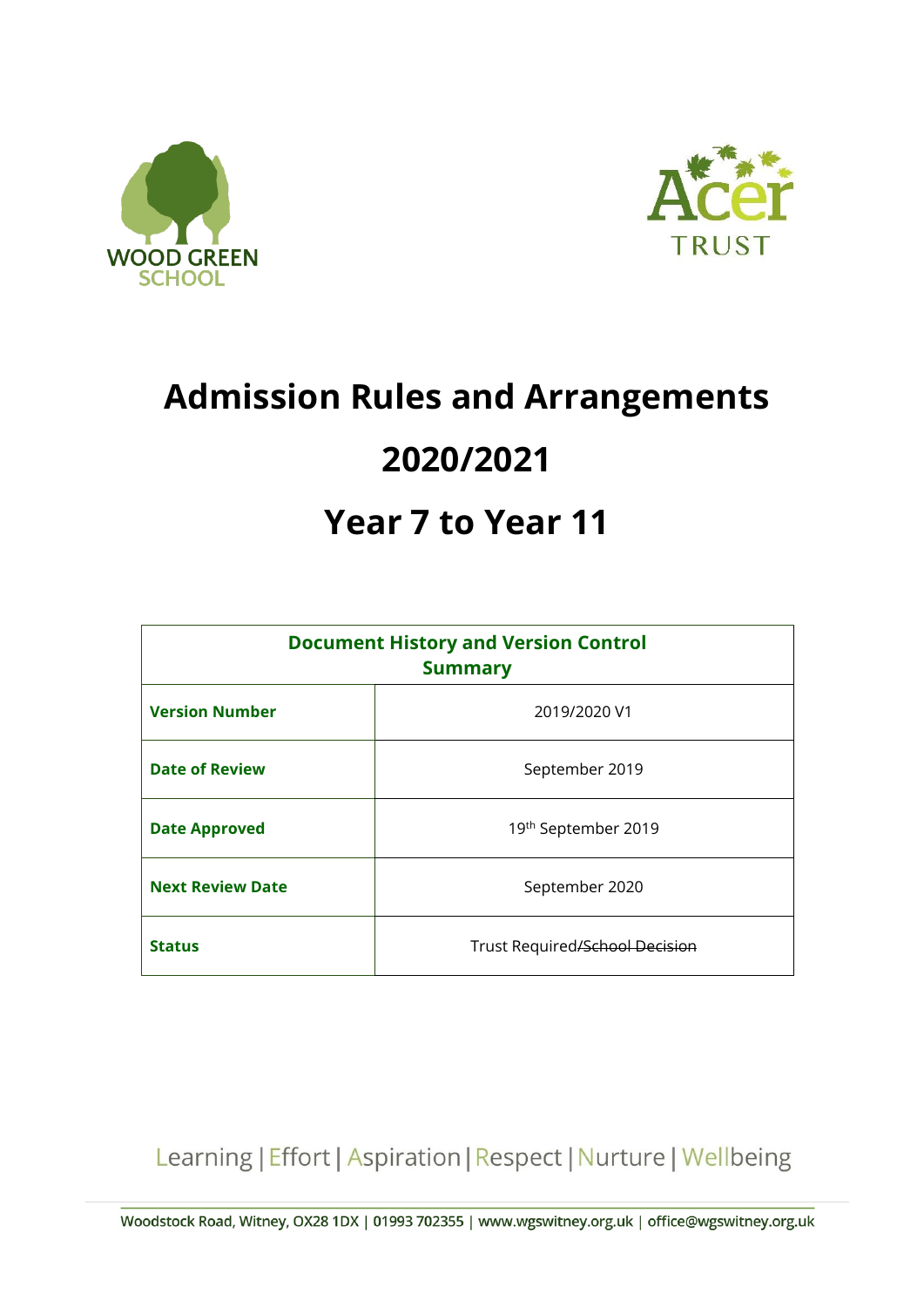



# Admission Rules and Arrangements 2020/2021 Year 7 to Year 11

# **Introduction**

Wood Green School is an academy. Acer Trust is responsible for admissions decisions. The Trust has delegated this responsibility to the school's Governors. The Trust and Governors will work closely with Oxfordshire County Council and will use the Council as their agent for the processing of applications for places.

This admissions policy meets all lawful requirements including those set out in the following Acts, Codes, policies and relevant case law:

- [Children Act 1989](http://www.legislation.gov.uk/ukpga/1989/41/contents)
- **[School Standards & Framework Act 1998](http://www.legislation.gov.uk/ukpga/1998/31/contents)**
- [Education Act 2002](http://www.legislation.gov.uk/ukpga/2002/32/contents)
- [Equality Act 2010](http://www.legislation.gov.uk/ukpga/2010/15/contents)
- **[School Admissions Code 2014](http://www.gov.uk/government/publications/school-admissions-code--2)**
- [Oxfordshire County Council's Co](http://www.oxfordshire.gov.uk/admissionrules)-ordinated Admissions Scheme

School Admissions Appeals will be conducted under arrangements set out in

- **[School Standards & Framework Act 1998](http://www.legislation.gov.uk/ukpga/1998/31/contents)**
- [School Admissions Appeals Code 2012](http://www.gov.uk/government/publications/school-admissions-appeals-code)

#### **Admission Number**

The published admission number for entry to Year 7 each academic year will be 210.

For 2020-21, the agreed admission numbers are: Year 7: 210 pupils Year 8: 240 pupils Year 9: 210 pupils Years 10 and 11: 180 pupils

# **Coordination of admissions for the normal admissions round (Entry to Year 7 each September)**

Wood Green School is part of the coordinated admission process for Oxfordshire for transfer from primary to secondary school for children to start Year 7 each September.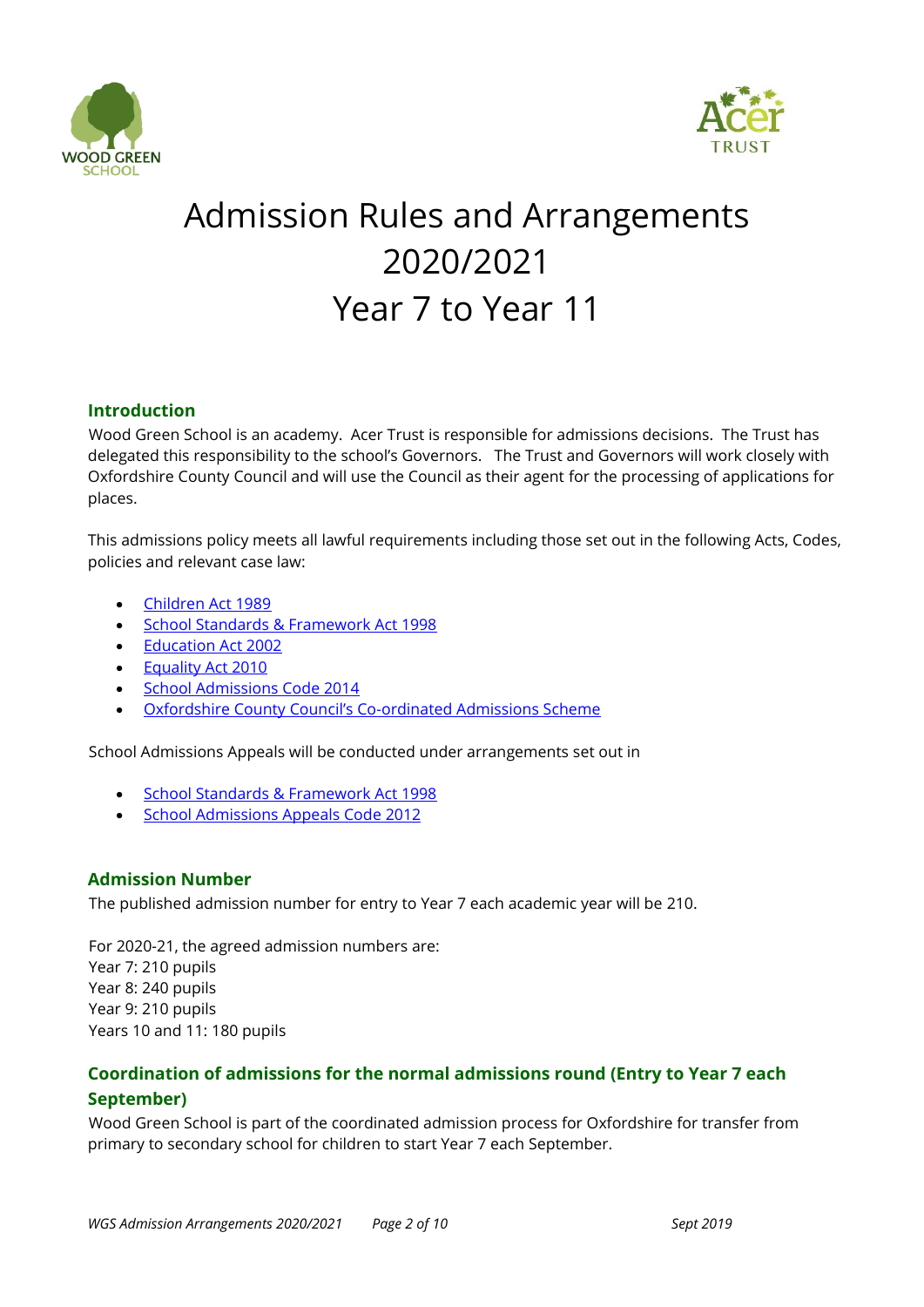Children starting Year 6 each September must transfer from primary or junior school to secondary school the following September. Applications must be made by 31 October of their Year 6 academic year. Applications made after this date will be considered to have been made late. Applications can be made online by using the link on Oxfordshire County Council's website [www.oxfordshire.gov.uk/secondaryadmissions](http://www.oxfordshire.gov.uk/secondaryadmissions)

Notification will be sent by second-class post on 1 March of the child's Year 6 academic year (or next working day) for applications received by 31 October. Online applicants will also receive notification by email.

Late applications received after 31 October of the child's Year 6 academic year but by the closing date for late applications published in Oxfordshire County Council's co-ordinated admissions scheme will be treated as late applications. Notifications for late applications will be sent by second-class post on the date published in Oxfordshire County Council's co-ordinated admissions scheme (early-May of the child's Year 6 academic year).

Late applications or changes of preference received after the late closing date for applications published in Oxfordshire County Council's co-ordinated admissions scheme will not be processed until after the response date for late applications (late-May of the child's Year 6 academic year).

The full scheme is published on Ox[fordshire County Council's public website.](http://www.oxfordshire.gov.uk/admissionrules)

#### **In-Year Admissions (Years 7 to 11)**

Wood Green School is part of the coordinated in-year admissions process for Oxfordshire.

Applications for entry to other year groups at the school (Years 7 to 11) to start during the academic year, can be made at any time. Applications for entry to other year groups each September can be made no earlier than the first day of the second-half of the Summer Term (June each year).

Applications can be made via Oxfordshire County Council's website: [www.oxfordshire.gov.uk/schooltransfer](http://www.oxfordshire.gov.uk/schooltransfer)

5pm on each Thursday during term-time will be treated as a closing date for applications for that week, although a different time-scale may operate during the late summer term.

Applications received by each "closing date" will be considered during the following 10 school days. In most cases the admissions authority would aim to respond to applications by the Thursday, 10 school days after the "closing date".

The last date for which an application can be accepted for immediate entry during each academic year will be the last Thursday in June of that academic year.

It is possible to apply in advance of an intended start date. However, in-year applications can be made no more than six weeks before the requested entry date if this is not the beginning of a school term or half-term or from the beginning of the half-term prior to the requested start date (at the earliest).

Usually, places will be offered if there are places available in the year group (the number of children in the year group is less than the published Admission Number for the school). Where the Admission Number has changed since that particular year group joined the school, the previous Admission Number may be used. Sometimes, it will not be possible to offer places even though there are less children in the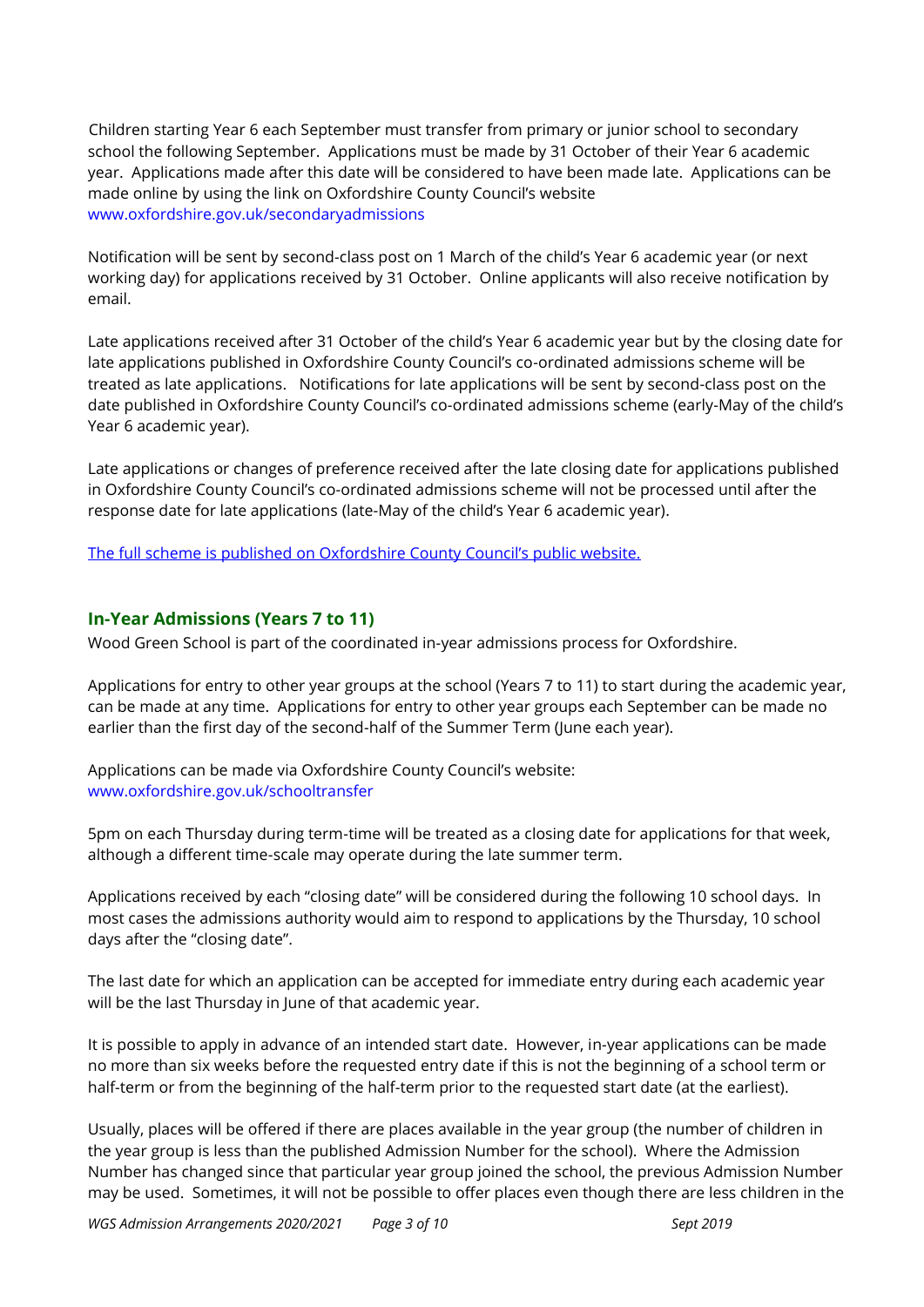year group than the Admission Number because the school has had to organise in such a way that the admission of a further pupil would cause prejudice to the efficient education of the children already there.

If a place is available in the appropriate year group and there are less applications for places than places available, all applicants will be offered a place regardless of home address and distance from home to school.

If there are no places available in the appropriate year group, no applicants will be offered a place.

If a place is available in the appropriate year group but there are more applications for places than places available, the over-subscription criteria (below) will be applied and those child(ren) with the highest priority under the rules will be offered place(s).

When a place is offered, a child is expected to start as soon as possible, unless the place has been offered during the previous term for a start at the beginning of the following term. In this latter case, the child is expected to start no later than the beginning of the term requested.

[The full scheme is published on Oxfordshire County Council's public website.](http://www.oxfordshire.gov.uk/admissionrules)

# **Over-subscription Criteria**

<u>.</u>

In accordance with legal requirements, children who have an Education, Health & Care (EHC) Plan<sup>1</sup> or a Statement of Special Educational Need naming the school will always be admitted.

The admission rules for Wood Green School are shown below in descending order of priority.

- 1. Children who are "looked after"<sup>2</sup> by a Local Authority (LA) within the meaning of Section 22 of the [Children Act 1989](http://www.legislation.gov.uk/ukpga/1989/41/contents) at the time of their application, and "previously looked after" children<sup>3</sup>. The term "previously looked after" refers only to children who were looked after but ceased to be so because they were adopted (or became subject to a child arrangements order<sup>4</sup> or special guardianship order<sup>5</sup>).
- 2. Disabled children who need to be admitted on the grounds of physical accessibility. The definition of disability is that contained within the Equality [Act 2010.](http://www.legislation.gov.uk/ukpga/2010/15/contents)
- 3. To children of staff in either or both of the following circumstances:

- <sup>3</sup> This group includes children who were adopted under the Adoption Act 1976 (see section 12 adoption orders) and children who were adopted under the Adoption and Children Act 2002 (see section 46 adoption orders).
- <sup>4</sup> Under the provisions of Section 14 of the Children and Families Act 2014, which amend section 8 of the Children Act 1989, residence orders have now been replaced by child arrangements orders.
- <sup>5</sup> Section 14A of the Children Act 1989 defines a 'special guardianship order' as an order appointing one or more individuals to be a child's special guardian (or special guardians).

*WGS Admission Arrangements 2020/2021 Page 4 of 10 Sept 2019* 

 $1 -$  An Education, Health and Care plan is a plan made by the local authority under Section 37 of the Children and Families Act 2014 specifying the special education provision required for that child. *This is therefore not an oversubscription criterion.*

<sup>&</sup>lt;sup>2</sup> A 'looked after child' is a child who is either (a) in the care of a local authority, or (b) being provided with accommodation by a local authority in the exercise of their social services functions (see the definition in Section 22(1) of the Children Act 1989) at the time of making an application to a school.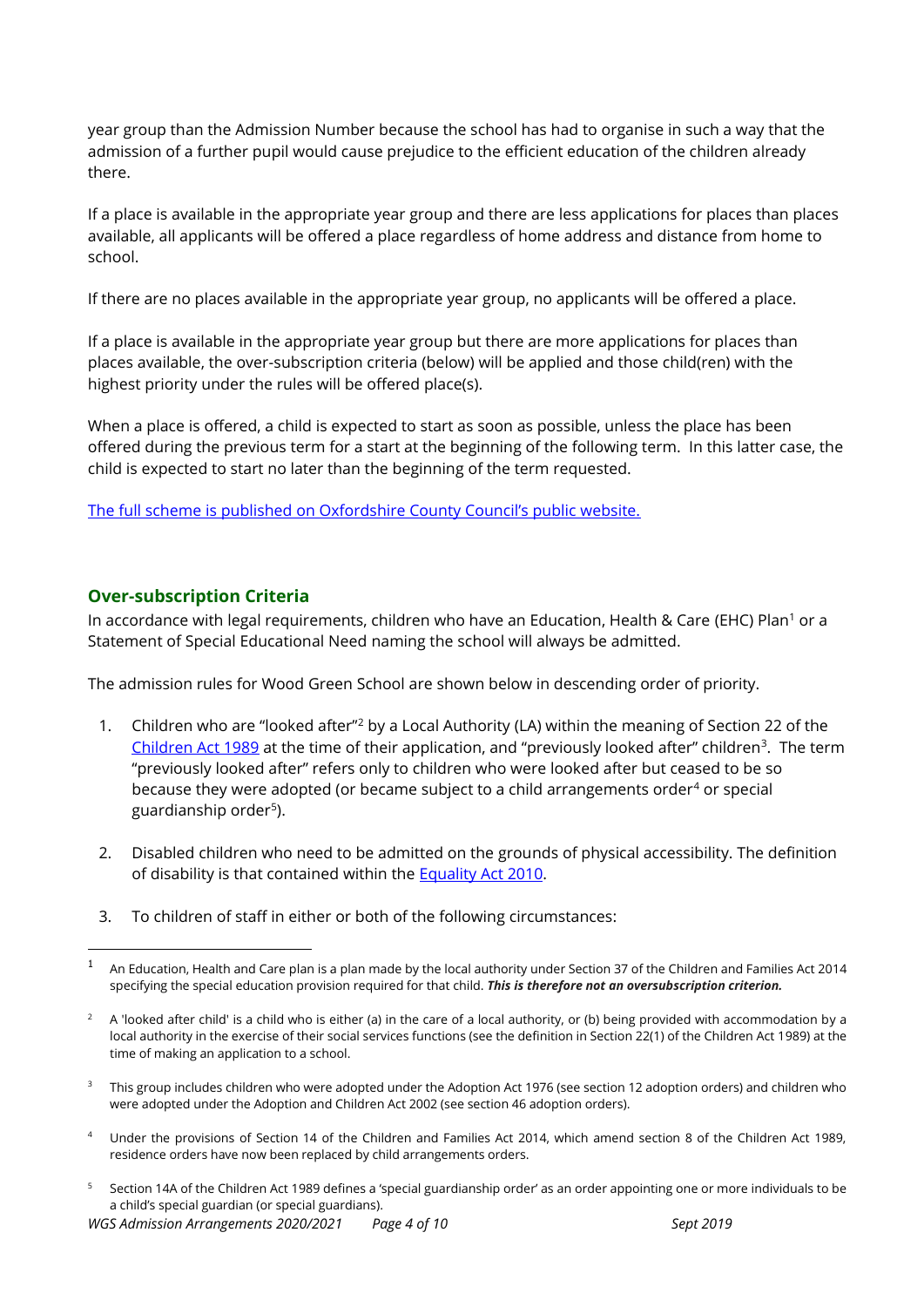- a) where the member of staff has been employed at the school for two or more years at the time at which the application for admission to the school is made, and/or b
- b) the member of staff is recruited to fill a vacant post for which there is a demonstrable skill shortage."
- 4. Children who live in the designated area with a brother or sister on roll at the time of application who will still be attending at the time of entry. However, if there are more applicants than places in category 4 priority will be given, within this group, to those children who live closest to the school by the nearest designated public route as defined on the Oxfordshire County Council's Directorate for Children, Education & Families' Geographic Information System.
- 5. Children who live in the designated area who live closest to the school by the nearest designated public route as defined on the Oxfordshire County Council's Directorate for Children, Education & Families' Geographic Information System.
- 6. Children living outside the designated area who have a brother or sister on roll at the time of application who will still be attending the preferred school at the time of entry. If there are more applicants than places in this category priority will be given within this group to children who live closest to the school by the nearest designated public route as defined on the Oxfordshire County Council's Directorate for Children, Education & Families' Geographic Information System.
- 7. Children who attend one of the following schools:

The Blake CE Primary School, Witney Finstock CE Primary School Hailey CE Primary School Madley Brook School, Witney North Leigh CE Primary School Our Lady of Lourdes Catholic Primary School, Witney Tower Hill Primary School, Witney Witney Primary School

and live outside the designated area. If there are more applications than places, priority will be given to those children who live closest to the school by the shortest designated public route as defined on the Oxfordshire County Council's Directorate for Children, Education & Families' Geographic Information System.

8. Those children who live closest to the school by the nearest designated public route as defined on Oxfordshire County Council's Directorate for Children, Education & Families Geographic Information System.

# **"Looked After" children**

A 'looked after child' is a child who is either

- (a) in the care of a local authority, or
- (b) being provided with accommodation by a local authority in the exercise of their social services functions (see the definition in Section 22 of the [Children Act 1989\)](http://www.legislation.gov.uk/ukpga/1989/41/contents) at the time of making an application to a school.

# **Previously "Looked After" children**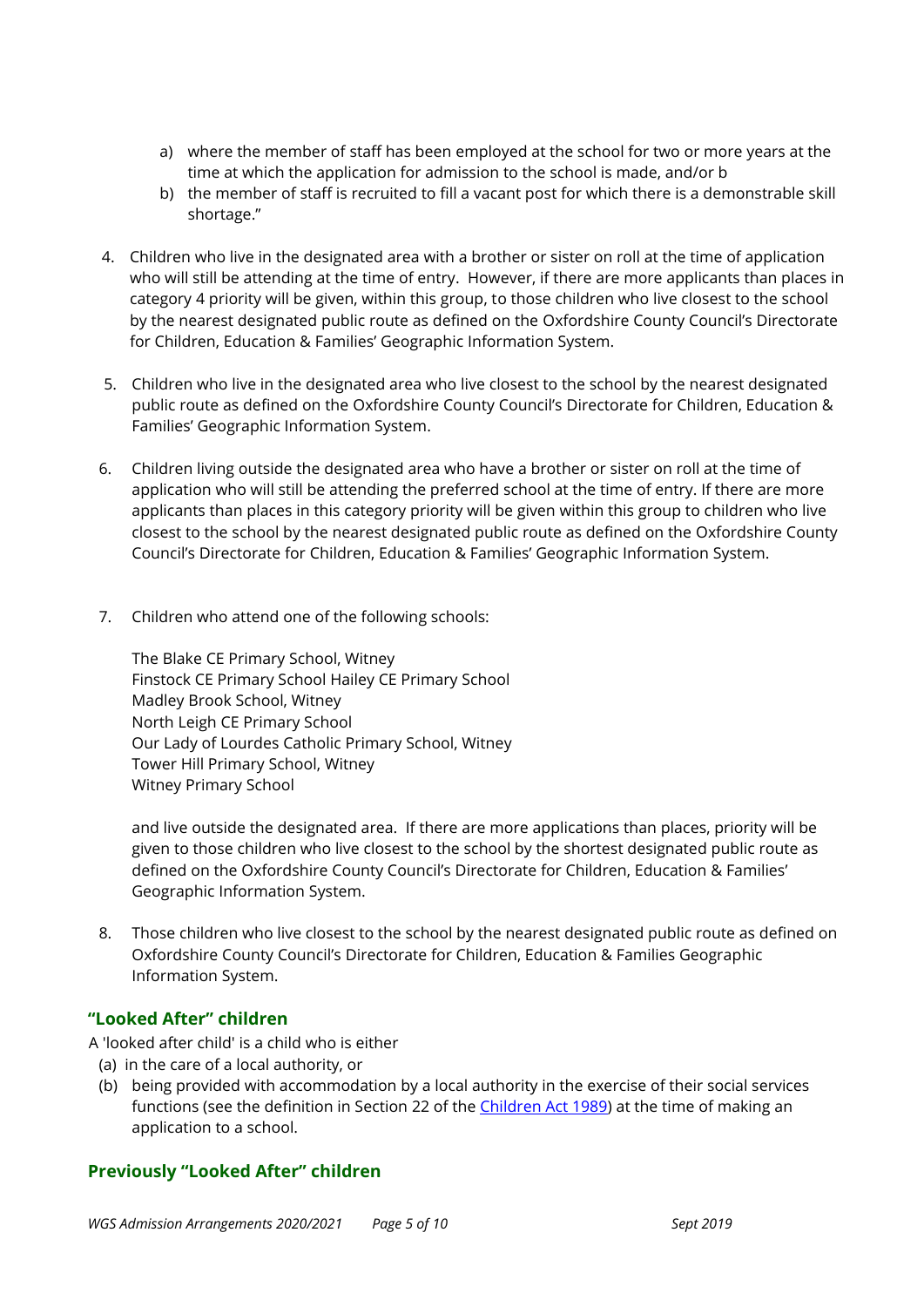The School Admissions Code 2012 introduced a requirement for all admission authorities to broaden the existing priority for 'looked after' children or children in care (defined in section 22 of the Children Act [1989\)](http://www.legislation.gov.uk/ukpga/1989/41/contents) to also include 'previously looked after' children. Children who were 'previously looked after' were defined for admissions purposes as those who, immediately after being in care, became subject to an adoption, residence, or special guardianship order.

A revised School Admissions Code came into force on 19 December 2014 and this states that 'previously looked after' children include those who were adopted under the [Adoption Act 1976](http://www.legislation.gov.uk/ukpga/1976/36/contents) (see Section 12 -Adoption Orders) and not simply those children who were adopted under the [Adoption and Children Act](http://www.legislation.gov.uk/ukpga/2002/38/contents)  [2002](http://www.legislation.gov.uk/ukpga/2002/38/contents) (see Section 46 - Adoption Orders). In addition, residence orders have now been replaced by child arrangements orders. Those who previously received a residence order are now deemed to have a child arrangement order.

If applying on behalf of a "previously looked after" child the parent will need to provide the following evidence:

- an Adoption Order under Section 46 of the Adoption and Children Act 2002; or
- an Adoption Order under the Adoption Act 1976; or
- a Child Arrangements Order; or
- a Residence Order settling the arrangements to be made as to the person with whom the child is to live under Section 8 of the Children Act 1989; or
- a Special Guardianship Order appointing one or more individuals to be a child's special guardian(s), under section 14A of the Children Act 1989.

# **Brothers and sisters (siblings)**

For admissions purposes, a brother or sister is defined as one of the following:

- A brother or sister (both parents the same) living at the same home address; or
- A half- brother or half-sister (one parent the same) living at the same home address; or
- A step-brother or step-sister (sharing a parent who is married or in a civil
- partnership) living at the same home address; or
- An adopted child who, by reason of the adoption, now shares one or more parents with a child living at the same home address.

# **Time of Entry (siblings)**

The admission rules give some priority to those with a brother or sister attending the relevant school at the applicant's "time of entry". This means that, in the normal admissions round, there will be no sibling connection for admission purposes for the following:

applicants for entry to Year 7 if they have a brother or sister in Year 11.

# **Twins and Children from Multiple Births**

Where the parent has made the same preferences of school and, through the normal operation of the admission arrangements, the last available place at a school has been allocated to one twin, or child from a multiple birth, the other twin, or the other children from the multiple birth, will be offered a place at that school. This means that, in these circumstances, the Published Admission Number would be exceeded.

#### **Measuring distances from home to school**

# **(The nearest designated public route as defined on the Oxfordshire County Council's Directorate for Children, Education & Families' Geographic Information System)**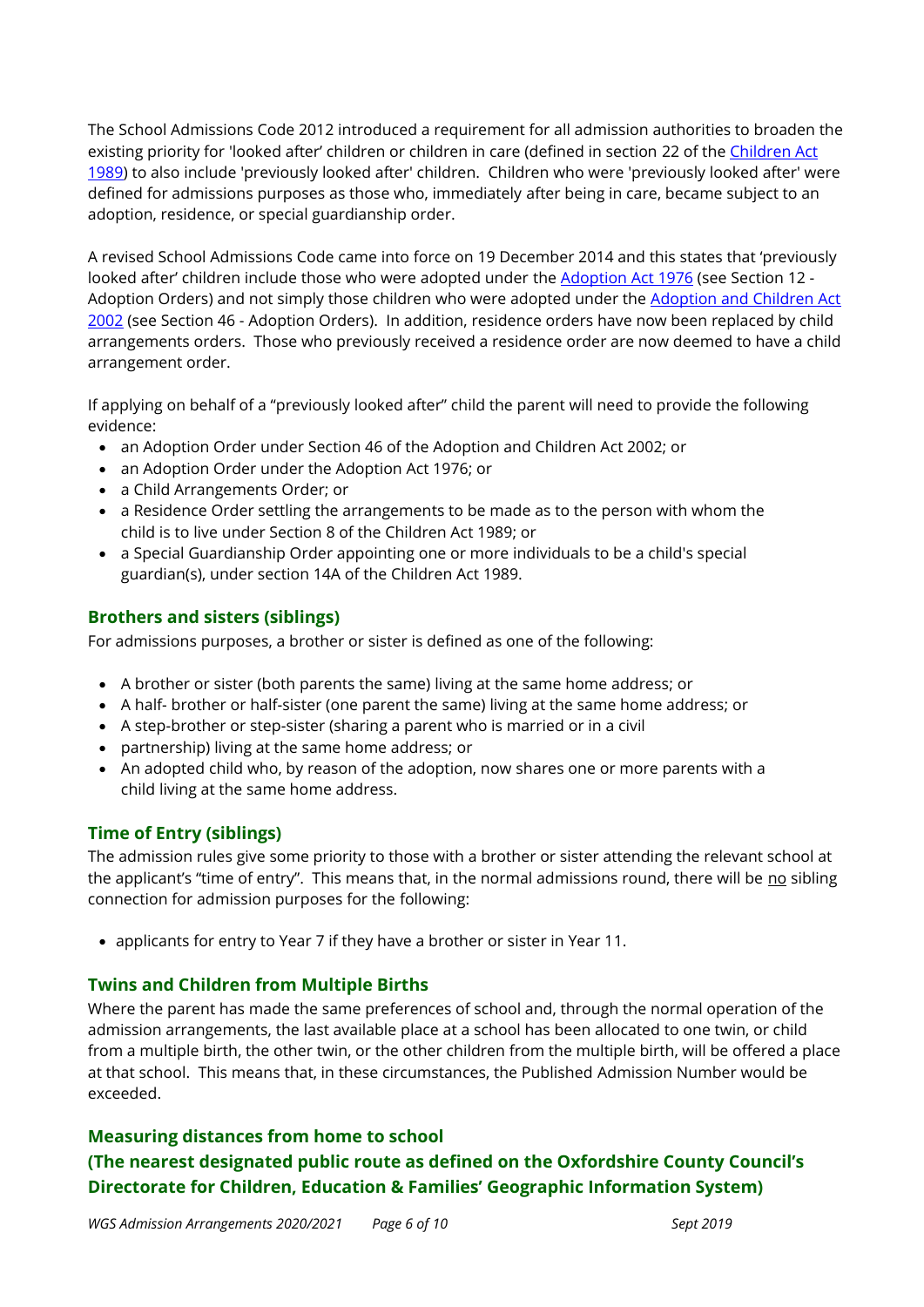Information about Oxfordshire County Council's Directorate for Children, Education & Families' Geographic Information System for measuring home to school distances can be read [online.](http://www.oxfordshire.gov.uk/cms/sites/default/files/folders/documents/childreneducationandfamilies/educationandlearning/schools/admissionpolicies/Measuring.pdf)

#### **Random Allocation**

If the distance "tie break" produces an identical result for two or more applicants and these applicants live at different addresses and are not children of a multiple birth (see above), the Admission Authority will use random allocation to determine who will be offered a place.

#### **Home address – Secondary School Transfer (Year 7)**

The address on the application **should be the child's address at the time of application**.This is the address at which the child spends the majority of term-time school nights (Sunday night to Thursday night).

The **time of application** is the entire time period from the point when applications can start to be made in the September when a child starts Year 6 until National Offer Day on 1 March (or next working day) the following calendar year.

Sometimes an application is made based on an address at the time of application and the address then changes after the application has been submitted. It is important to tell the Admissions Authority (and/or Local Authority) about changes of address so that places can be offered fairly and so notification can be sent by post to the correct home address.

If the application address is found to have subsequently changed after the application was submitted and this information could have been provided when the application was first made or before places were offered, the Admissions Authority (or Local Authority) will consider the application to have been made on the basis of a fraudulent or intentionally misleading address. This may result in the offer of a school place being withdrawn.

If an application is made on the basis of a new address or intention to move to an area, information about the new address will need to be provided in order for it to be taken into account.

Oxfordshire County Council will act as the agent for Wood Green School to establish the home address.

#### **Changes of Address**

Changes of address which occur after the closing date for applications (31 October when the child is in Year 6) can be taken into account if proof of this change is provided no later than the date set down in Oxfordshire County Council's co-ordinated admissions scheme. To confirm a new address, the Admissions Authority (and/or Local Authority) needs one of the following:

- A solicitor's letter advising contracts have been exchanged (**if the property is being purchased**); *or*
- A copy of a tenancy agreement (if the property is to be rented). **If this tenancy agreement comes to an end before the September when the child is due to start Year 7, the Admissions Authority (and/or Local Authority) may not accept the address for admissions purposes**; *or*
- A copy of the Council Tax Bill **showing the same name(s) as on the school place application (CAF**); *or*
- **A letter from a new employer** (e.g. University college) where accommodation is being provided by the employer and is tied to the new post/job giving details of this new address; *or*
- **Service Family Accommodation (New Quarter)** if this is a military posting with provided accommodation; *or*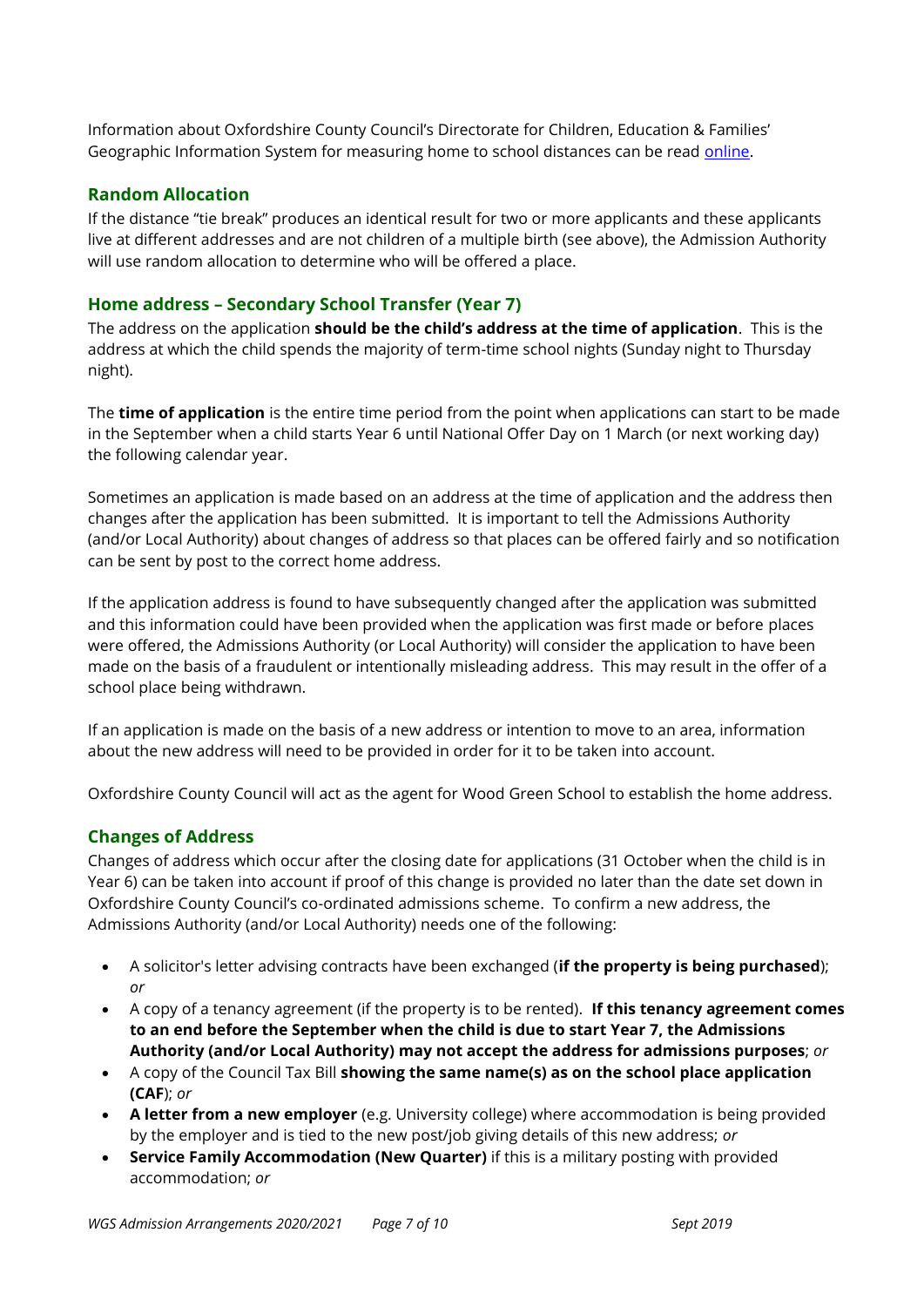**Assignment Order** if this is a military posting but new quarter has not yet been notified – the address of the military base will be used for allocation purposes.

The Admissions Authority (and/or Local Authority) may also ask for proof from HM Revenue & Customs, Child Benefit Division or Tax Credits Division. **Such correspondence must pre-date the application.**

Oxfordshire County Council will act as the agent for Wood Green School to establish the home address.

#### **Multiple Addresses**

Where children spend time with parents at more than one address then the address given on the form should be the one that they live at (i.e. sleep at) for the majority of term-time school nights (Sunday night to Thursday night).

If children spend time equally at different addresses then the address which will be used for admissions purposes will be the one registered for child benefit. The Admissions Authority (and/or Local Authority) will request proof of the registered address, which must pre-date the application.

Oxfordshire County Council will act as the agent for Wood Green School to establish the address which will be used.

# **Fraudulent Applications**

If a place has been obtained on the basis of a fraudulent or intentionally misleading application (for example, a false claim to residence in a designated/ catchment area) and this results in the denial of a place to a child with a stronger claim, the admission authority for the school may withdraw the offer of the place. This follows the guidance in paragraphs 2.12 and 2.13 of the School Admissions Code (December 2014) published by the Department for Education:

[2.12] An admission authority **must not** withdraw an offer unless it has been offered in error, a parent has not responded within a reasonable period of time, or it is established that the offer was obtained through a fraudulent or intentionally misleading application. Where the parent has not responded to the offer, the admission authority **must** give the parent a further opportunity to respond and explain that the offer may be withdrawn if they do not. Where an offer is withdrawn on the basis of misleading information, the application **must** be considered afresh, and a right of appeal offered if an offer is refused.

[2.13] A school **must not** withdraw a place once a child has started at the school, except where that place was fraudulently obtained. In deciding whether to withdraw the place, the length of time that the child has been at the school **must** be taken into account. For example, it might be considered appropriate to withdraw the place if the child has been at the school for less than one term.

Oxfordshire County Council will act as the agent for Wood Green School to establish whether a fraudulent application has been made and whether to withdraw a school place offer.

# **Multiple Applications (Applicants unable to agree on the schools to be listed on the application)**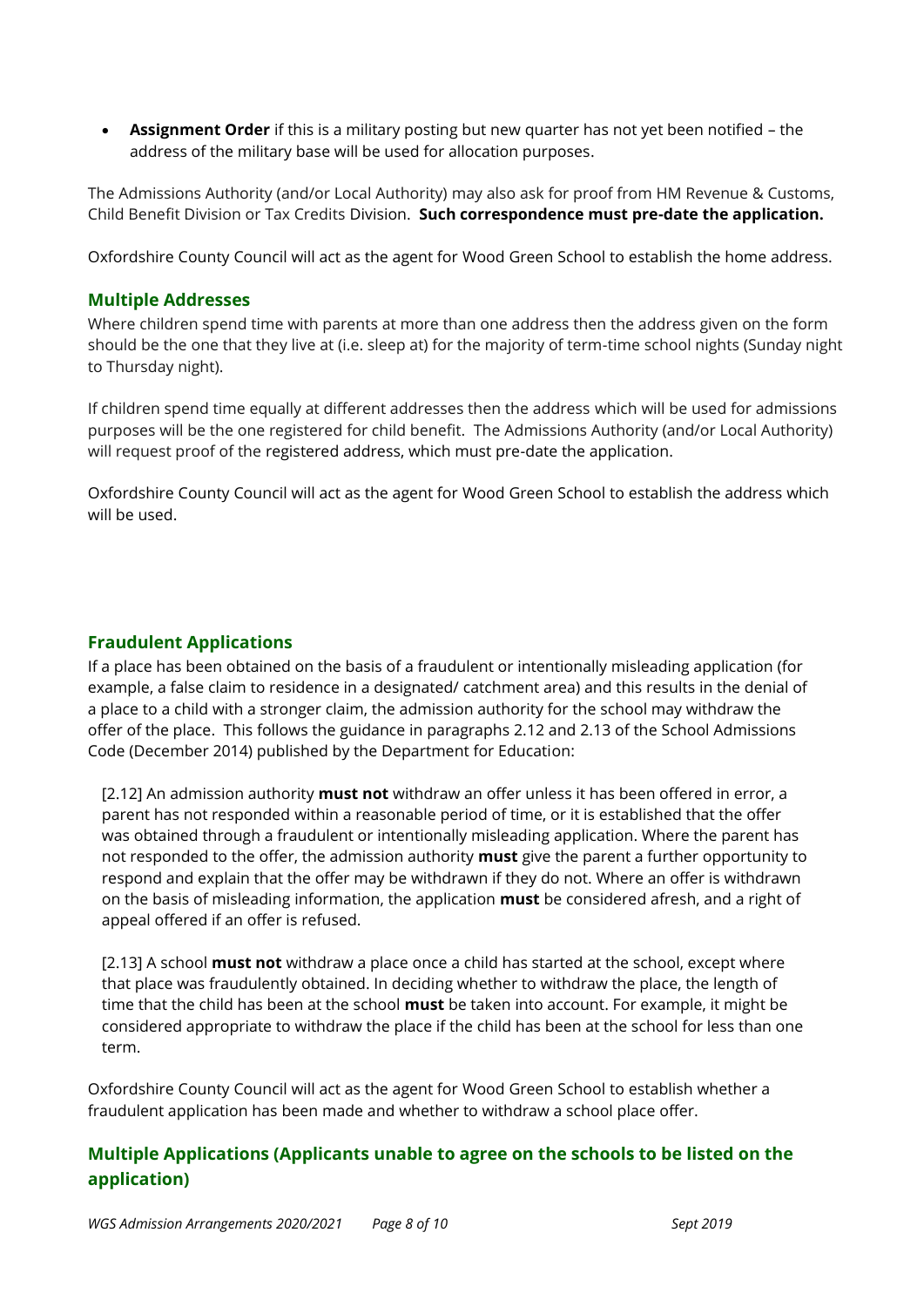If parents cannot agree on the schools to list on the application and submit separate applications, the Admissions Authority (and/or Local Authority) will only consider the application made by the parent who receives Child Benefit for that child.

If a parent is unhappy with this decision their recourse would be to seek an order from the Court.

#### **School transport**

Some children qualify for free transport from home to school.

Oxfordshire County Council does not accept responsibility for the provision or cost of free travel to the designated area school if it is not the closest or nearest available school.

Where a child is eligible for free travel, but spends time with different parents at different addresses, Oxfordshire County Council will only accept responsibility for the provision and/or cost of free travel from the registered home address.

#### [The home to school transport policy is available online.](http://www.oxfordshire.gov.uk/schooltransport)

#### **Admission to an older or younger age group**

Parents of gifted and talented children, or those who have experienced problems or missed part of a year, for example due to ill health, can seek places outside their normal age group. Any decision will be made on the basis of the circumstances of each case. This will include:

- taking account of the parent's views; and
- any information about the child's academic, social and emotional development; and
- whether they have previously been educated out of their normal age group; and
- the views of the head teacher of the school(s) concerned.

When informing a parent of the decision on the year group to which their child should be admitted, the Admission Authority will give clear reasons for the decision. Where it has been agreed that a parent's request for their child to be admitted out of their normal age group and, as a consequence of that decision, the child will be admitted to a relevant age group (i.e. the age group to which pupils are normally admitted to the school) the application will be:

- processed as part of the main admissions round, unless the parental request is made too late for this to be possible; and
- considered against the determined admission arrangements only, including the application of oversubscription criteria where applicable.

The Admission Authority (and/or Local Authority) will not give a lower priority on the basis that the child is not of the correct age.

Parents' statutory right to appeal against the refusal of a place at a school for which they have applied will not apply if they are offered a place at the school but it is not in their preferred age group.

#### **Fair Access Protocol**

The Fair Access Protocol is part of the admission arrangements for Wood Green School as it is for all state-funded mainstream schools in Oxfordshire.

The Protocol is published on the County Council's public website.